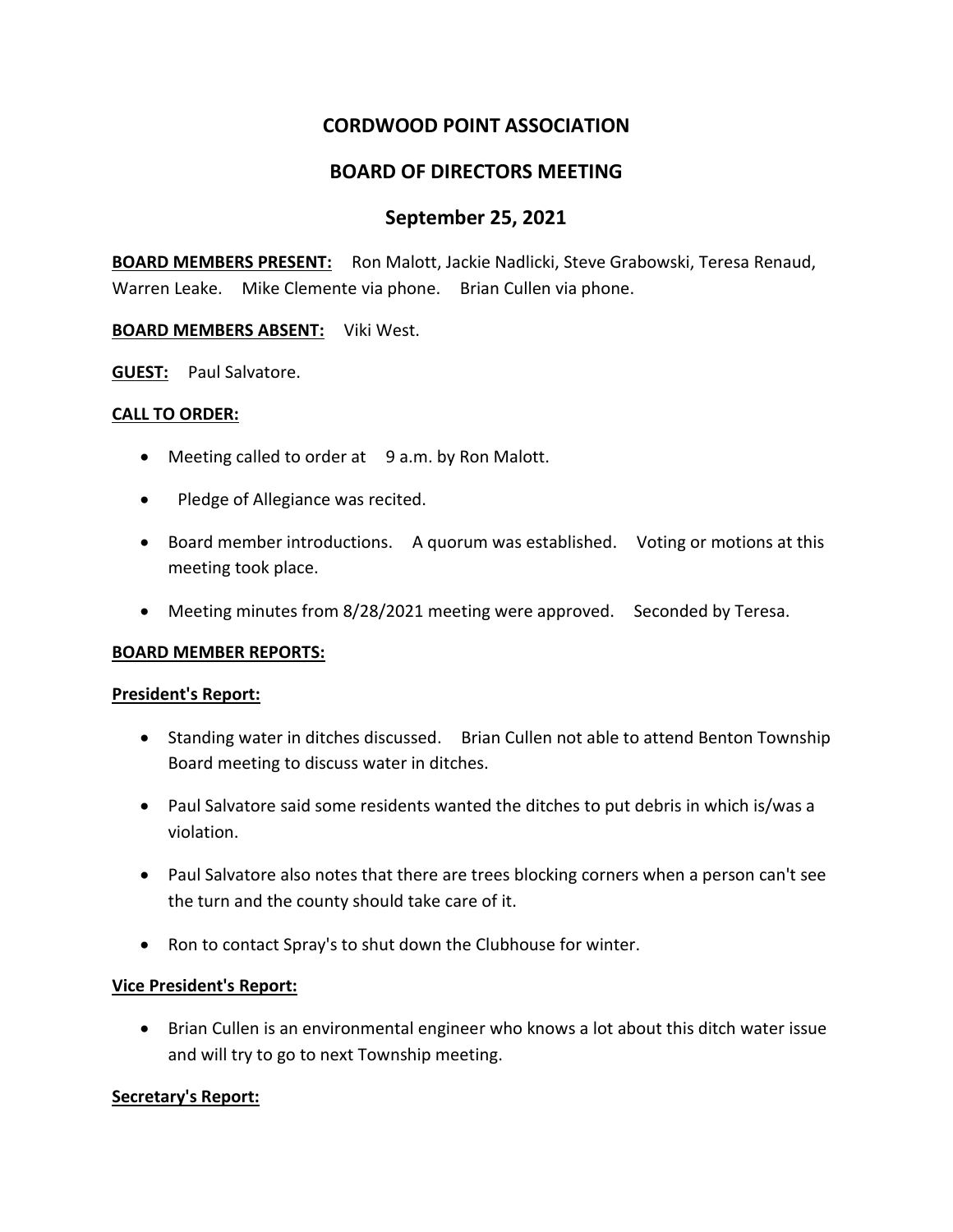• None.

### **Treasurer's Report:**

- Two people sent Quit Claim Deeds and information to Mike.
- Twenty-one (21) transactions since the 1st of the 2021 year.
- 46 people in arears.
- 20 people due last year 2020.
- 22 people due for year 2021.
- 65 owed on past due late payments.
- PNC Bank wants Lynne Bell off the account. Put Ron Malott and Jackie Nadlicki to remain on account. Motion to add Ron approved.
- Carolyn Miller needs new numbers on card.
- Jason at PNC Bank said process to pay dues online give residents a choice.
- Quit Claim Deed collect from new owners. Dues carry over.
- Terry Franz contract. Ron will call Lynne to chec contract. Not required to bid on work done by Terry.

### **COMMITTEE REPORTS:**

Parks: Basket Ball hoop in park #4 leaning and needs repair.

### **Buildings and Grounds:** .

**Social:** Harvest Dinner is October 9, 2021. It is \$12.00 a person for turkey dinner.

**Welcome:** None.

### **OLD BUSINESS:**

- Lights update. Steve will replace lighting by October's Board Meeting.
- Ryan Wood's camper on Cedarhurst has not contacted about removing or removed the camper still on the lot.
- Brian notes dog poop bags idea is tabled. Maintenance can be a problem. "Pick Up